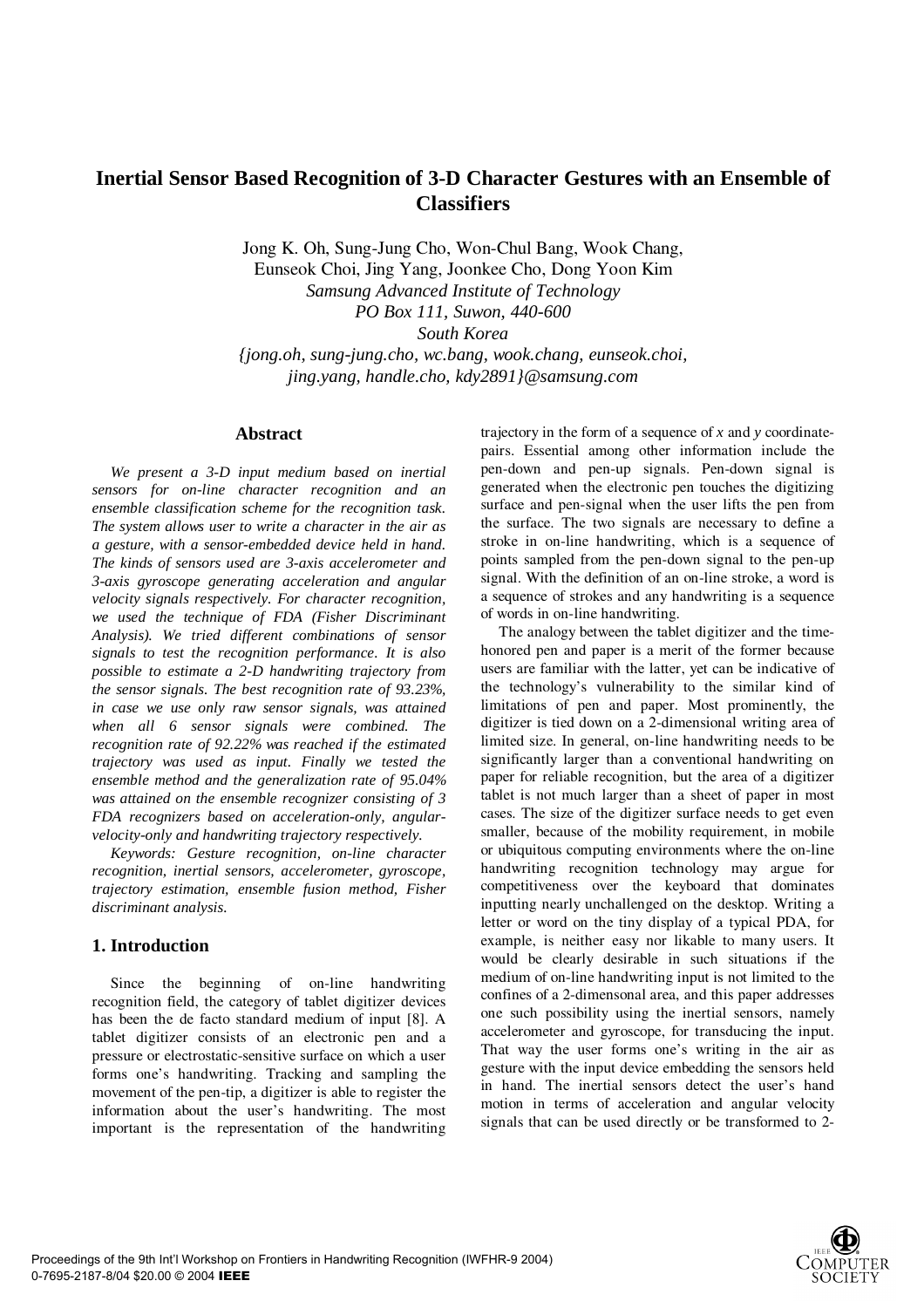dimensional handwriting trajectory for the gesture recognition. For recognition, various different combinations of sensor and trajectory information have been tested using a recognizer based on FDA (Fisher Discriminant Analysis). Also we have tested an ensemble of FDA recognizers based on different information and have come to verify that ensemble approach improves the accuracy of classification.

In the rest of the paper, we will first describe the inertial sensors: their characteristics, issues and the trajectory estimation. Next we will present the FDA based recognizer and an ensemble of FDA recognizers trained on different sources of information, followed by the description of the experiments and the performance results.

# **2. Inertial Sensors, Their Signals and Characteristics**

In our lab, we have developed a proprietary test-bed device embedding a suite of inertial sensors, a processor, memory, and an infra-red communication port, in the form factor of a small hand-held wand (Fig. 1). The motivation was to let its user make a gesture in the air with the wand, drawing the shape of a symbol from a pre-defined alphabet. The wand comes with a button and the user presses it to start making a gesture. So the button-press is equivalent to the pen-down signal of a traditional digitizer. With the button kept pressed, the user makes a gesture and upon finishing releases the button, the release having the effect of a pen-up signal. The system activates the wand's sensor chips or IMUs (Inertial Measurement Units) at the button-press and retrieves the measurements at each sampling time.



Fig. 1: A wand-like input device embedding inertial sensors

Upon user's finishing the gesture, the embedded CPU processes the sensor signals collected during the gesture input, performs the recognition, and sends wirelessly (via the infra-red port) the control command corresponding to the recognized symbol to an appliance nearby like a computer, TV, audio-player, room lighting system, etc. So it is a kind of self-contained universal remote

controller, and can also serve as a stand-alone 3D penlike character input system.

The inertial sensors we use come in two categories. One is the accelerometer measuring the translational movement of the hand (assuming the user holds the wand in hand) and the other the gyroscope measuring the rate of angular change of the hand's rotation. For 3-D measurement, each kind of sensor needs 3 components each representing the *x*, *y*, and *z* axes. So we have 6 different sensor signals and at each sampling time a vector of 6 measurement numbers is generated.

One idiosyncrasy concerning the accelerometer is that its measurement always includes the gravity. This leads to the need of compensation measure to take into account the changes in the gravitational components of the acceleration measurements in the axes. Another issue concerning the inertial sensors is the problem of drift. The fundamental cause of the drift is typically rooted at the sensor manufacturing process and there is no known general way of eliminating it altogether. The drift value can be either positive or negative and the magnitude of drift can change gradually over time and also over the temperature change in the sensor itself. The actual sensor output thus includes a certain amount of drift error and without a proper correction the output can be misleading.

With the availability of only inertial sensor information for the purpose of character recognition, we naturally face at least two possibilities. One is using the sensor signals directly, after some normalization. The raw sensor signals may not seem intuitive visually, yet it can be verified by experimentation that they carry enough discriminative information for the character recognition task. A positive aspect of this approach is that using the sensor signals is less vulnerable to the distortions introduced by further applying imperfect processing steps. We will see an example of this shortly when we talk about the 2-D trajectory estimation. The other possibility is deriving the conventional 2-D trajectory corresponding to the gesture made in 3-D space. This process is called trajectory estimation. With the restored trajectory available, a wealth of conventional feature extraction methods of handwriting recognition can be employed. The problem is that the estimation process often inserts various errors during processing so that the output trajectory can be distorted and noisy. Notwithstanding, combining the trajectory information in a fusion with others can increase the performance as we will see later. Now it is clearer to get the rationale of employing an ensemble method for our task. That is, we have a set of different sources of information none of which alone is discriminative or reliable as much as possible, and each of which has some to offer that can make up for what the others lack. So the situation naturally leads to the direction in which an ensemble of different classifiers

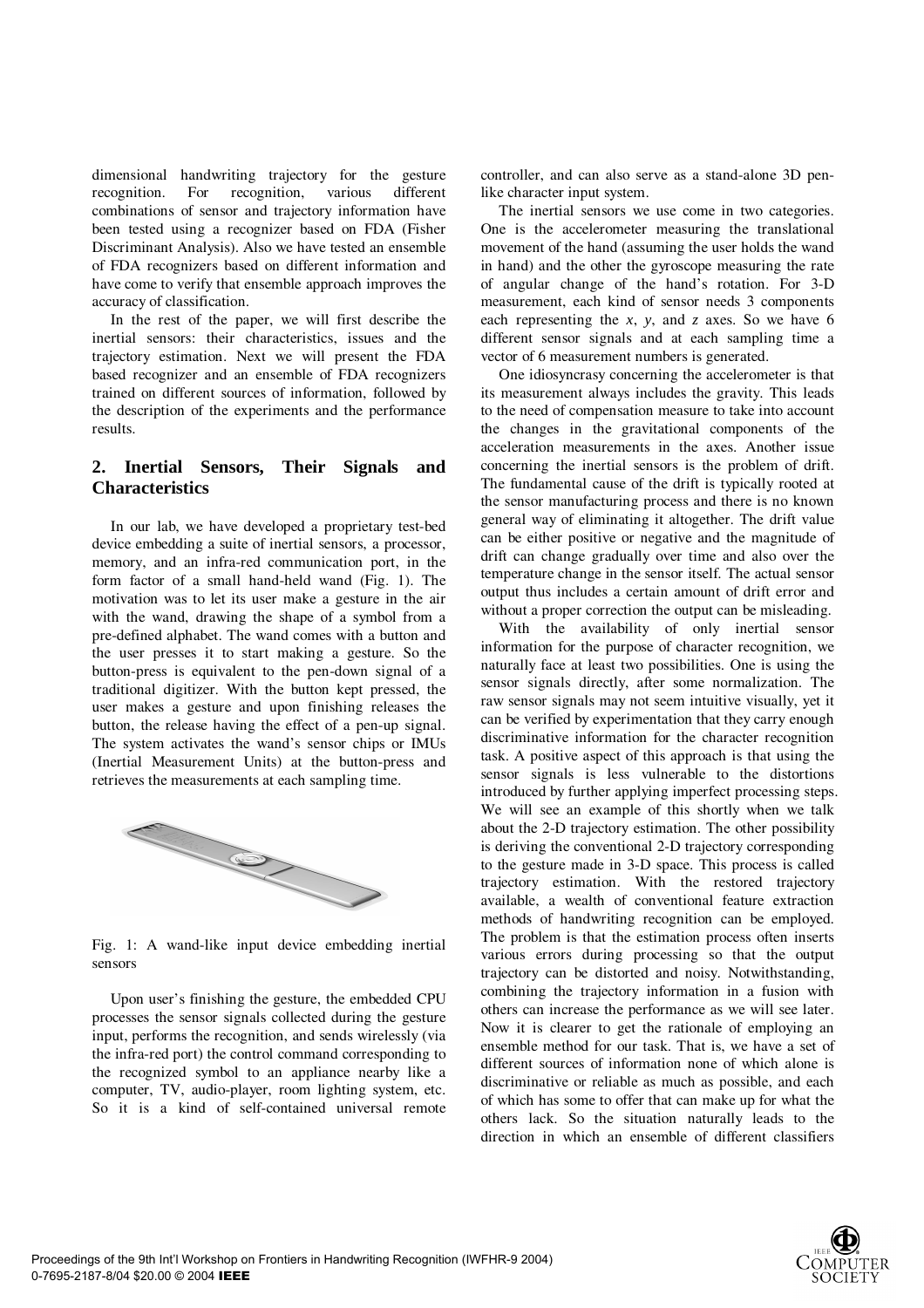based on compensative information, work together to achieve a higher level of performance than what none of the component classifiers can do by itself. We will show later that the synergy from the ensemble approach is indeed productive.

#### **2.1. Trajectory Estimation**

In an ideal condition, the theory of INS (Inertial Navigation System) offers the solution to the problem of accurately estimating the 3-D trajectory of a moving object, assuming the availability of information from 3 axis accelerometer and 3-axis gyroscope [4]. For more background, we need to mention the coordinate systems of the body frame (b) and the navigation frame (n) in 3-D space (Fig. 2).



Fig. 2: Coordinate systems of INS: the body coordinates (b) and the navigation coordinates (n)

The origin of the navigation frame is the starting point of the trajectory external to the wand.  $X_n$ ,  $Y_n$ , and  $Z_n$  axes are perpendicular to one another, where the direction of  $Z$  is parallel to the direction of the gravity (g). It does not change even when the wand is in motion. The body frame is fixed on the tip of the wand. It is aligned with the axes of the IMUs.  $X_b$ ,  $Y_b$ , and  $Z_b$  axes are perpendicular to each other, where the direction of  $Z_b$ axis is aligned with the penetrating axis of the wand's body length. Therefore, it changes according to the motion of the wand.

While the user draws a gesture, the IMUs measure the acceleration  $A_b = \begin{bmatrix} A_{bx} & A_{by} & A_{bz} \end{bmatrix}^T$  and angular rate  $\omega_b = [\omega_{bx} \quad \omega_{bx} \quad \omega_{bx}]^T$  of each axis in the body frame (b). Then, using  $A_b$  and  $\omega_b$  the acceleration  $A_n = \begin{bmatrix} A_{nx} & A_{ny} & A_{nz} \end{bmatrix}^T$  in the navigation frame (n) is calculated by the state-space equation [1, 3] of the wand.

By integrating  $A_n$  twice, we obtain the handwritten trajectory  $P_n = \begin{bmatrix} P_{nx} & P_{ny} & P_{nz} \end{bmatrix}^T$  in the navigation coordinate (n). For more details of the INS-based derivation of the 3-D coordinates from the above, see [1, 3].

In reality, however, the situation is less than ideal because the trajectory estimation technique of INS is based on double integration of the sensor outputs and the drift error of the sensors accumulates and magnifies during the integration process. Once 3-D trajectory is attained then it is projected onto an imaginary writing plane that is optimal in the sense of minimum distortion to the original point positions [5]. The projected 2-D trajectory is the output of the estimation procedure. There have been several algorithms of trajectory estimation [1, 3, 5] and most of them are based on what is called motion detection. To deal with the drift, the main motion of the user input needs to be surrounded by a short pause at the front and another at the rear. For reliable estimation of the trajectory, however, the system needs to know the beginning and ending points of the main motion. The process of identifying the main motion in the input is called motion detection. The quality of trajectory estimation can be substantially influenced by the accuracy of motion detection which unfortunately is an imperfect process yet.

Our trajectory estimation algorithm in this paper uses only 2-axis gyroscope signal information and is based on the idea that the movement of the user's hand holding the sensor device is approximately a rotation from the joint of the hand's forearm. With this idea, we calculate the quantity for each gyroscope axis that is the multiplication of the measured angular velocity with a radius that is proportional to the angular velocity. We need to integrate the quantity only once over time to get to the estimation of the trajectory. This technique is simpler than most others yet has the effect of lessening the drift error accumulation over time since it involves just a single integration. Moreover it does not need the motion detection. This point brings more ease and convenience to the user because inserting artificial pauses demands a non-trivial degree of attention to most users. In more detail, let  $p(t) = [x(t), y(t)]$  be the *x* and *y* coordinates pair to be restored at time *t*. In theory,

$$
p(t) = \int_0^t v(\tau) d\tau.
$$

Approximately,

$$
v(t) = [v_x(t), v_y(t)]
$$
  
\n
$$
\cong w(t) \cdot r(t).
$$

where  $w(t)$  is the angular velocity from the 2-axis gyroscope and *r*(*t*) the radius of rotation at time *t*. So,

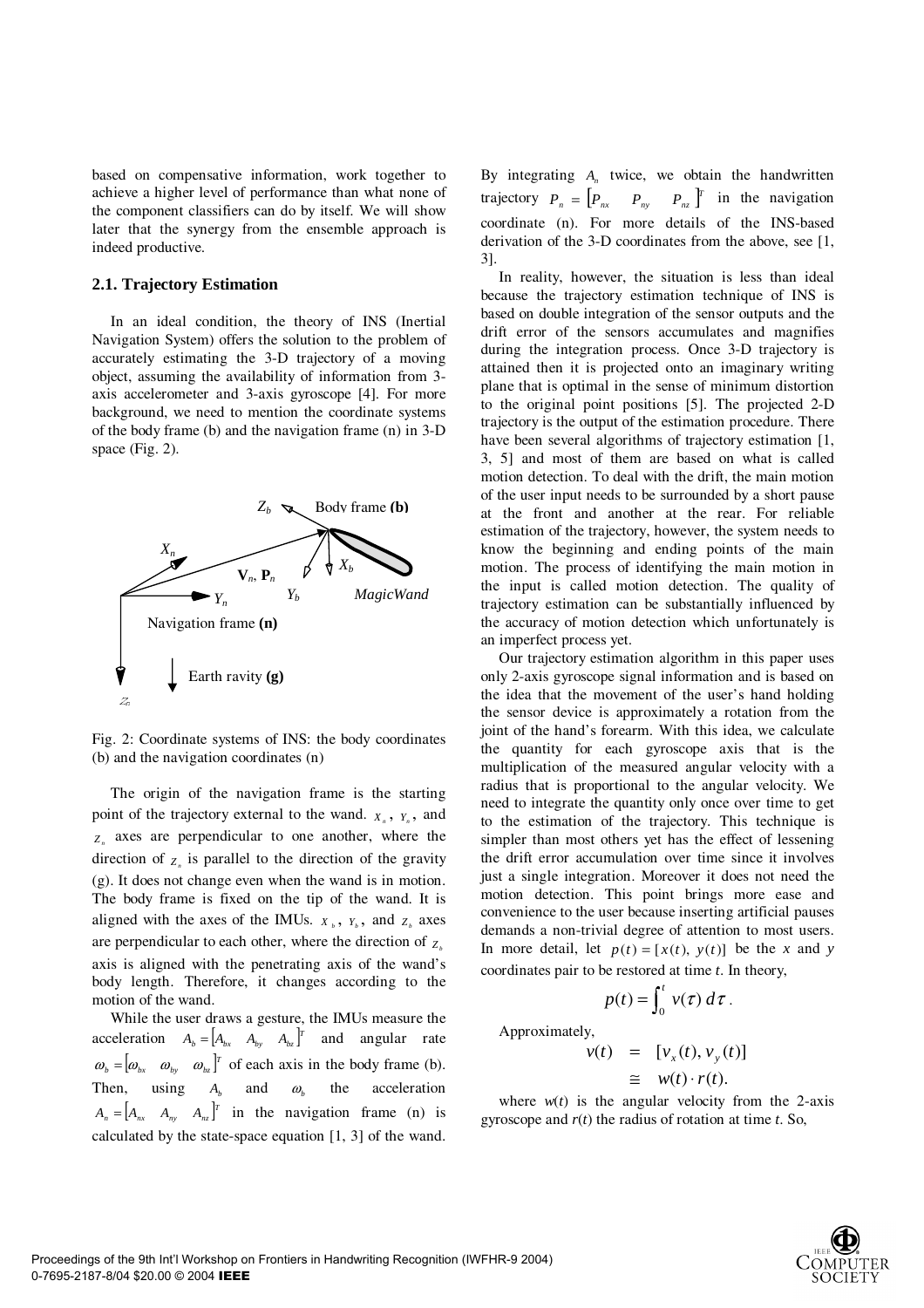$$
p(t) \cong \int_0^t w(\tau) \cdot r(\tau) d\tau.
$$
  
Ideally,  $r(t)$  is a variable, but for our purpose we

assume it a constant *R*, and the formulation becomes

$$
p(t) \cong \int_0^t w(\tau) \cdot r(\tau) d\tau
$$
  
\n
$$
\cong \int_0^t w(\tau) \cdot R d\tau
$$
  
\n
$$
= R \cdot \int_0^t w(\tau) d\tau.
$$

# **3. Character Recognition on Raw Sensor Signals by FDA**

FDA is one of the linear projection methods that project the input point (a vector) in the input space to a point in the feature space. One motivation of using a linear method was that the training is easier, faster and requires relatively smaller amount of data for reasonable level of training than the more resource-intensive techniques like neural networks or hidden Markov models. Therefore it expedites, as a fast-running test-bed, one of our purposes, which is to explore the various sensor information combinations and see how the classifier behaves on each combination. One reason for such an exploration was that we wanted to determine the best performing combination of sensors. Another reason was to identify the most economical alternatives (yet performing acceptably) in terms of the number of sensors because the less sensors we use, the cheaper. Another motivation for linear method was to reinforce the overall performance via an ensemble of simple and fast classifiers. Yet another motivation was that the approach has a potential for making a user-tailored adaptation feasible because the training runs fast and demands less on the amount of training data.

The PCA (Principal Component Analysis) is probably one of the most widely known linear projection techniques [10, 9]. The essence of PCA is the construction of the projection matrix that defines the linear mapping having a scattering effect in the feature space and thus facilitating the separation between the classes. One problem with PCA, however, is that it has no provision built into the linear projection that can take the class-specific regularity into account. The projection matrix is constructed with reference to the single global mean and the scattering effect in the projection space is indiscriminate of the classes. More specifically, the projection widens the between-class scatter but also the scatter within a class and this is not desirable for classification purpose. FDA is a technique that addresses the problem by trying to maximize the between-class

scatter and minimizing the within-class scatter by reflecting the class-specific distribution structure into the projection. This point was demonstrated by a simple twoclass experiment in [2] where PCA partially mixed up the two classes in the projection space while FDA yielded a clean-cut separation. FDA was successfully used in [2] for improving the performance of a face recognition task under extensive variation in lighting conditions and facial expressions and in [7] for continuous on-line handwriting recognition.

#### **4. Ensemble Fusion, Experiments and Results**

For the experiments, we used a dataset collected from 16 people (5 females and 11 males). There were 13 character classes: 10 digits and 3 gestures. Each person contributed approximately equal amount of data distributed equally across the classes and the dataset contained a total of 4,945 samples. Each class character had a Graffiti-like uni-stroke shape (Fig. 3).



Fig. 3: Character alphabet and corresponding set of shapes

Firstly we have tested various different sensor information configurations with the dataset to see how they behave in terms of the generalization capability. 70% of the data (from each subject) was used for training and 30% for testing. Table 1 shows the result. As expected the full 6-axis configuration (3A-3G) was the top performer. There are, however, other configurations performing near the top. The best 2A-3G and 3A-2G configurations took the second and third places respectively, followed closely by the best 2A-2G configuration  $(2A (xy)-2G (xy))$ . In case we are allowed only one kind of sensor information, the table hints that the full gyro-only configuration (i.e. 3G at rank-9) would beat the full accelerometer-only configuration (3A at rank-12). If only one-sensor two-axis configurations are available, the best 2A configuration (i.e. 2A (xy) at rank-10) would outperform the best 2G configuration (2G (xy) at rank-15). It is also notable that the best 2A (at rank-

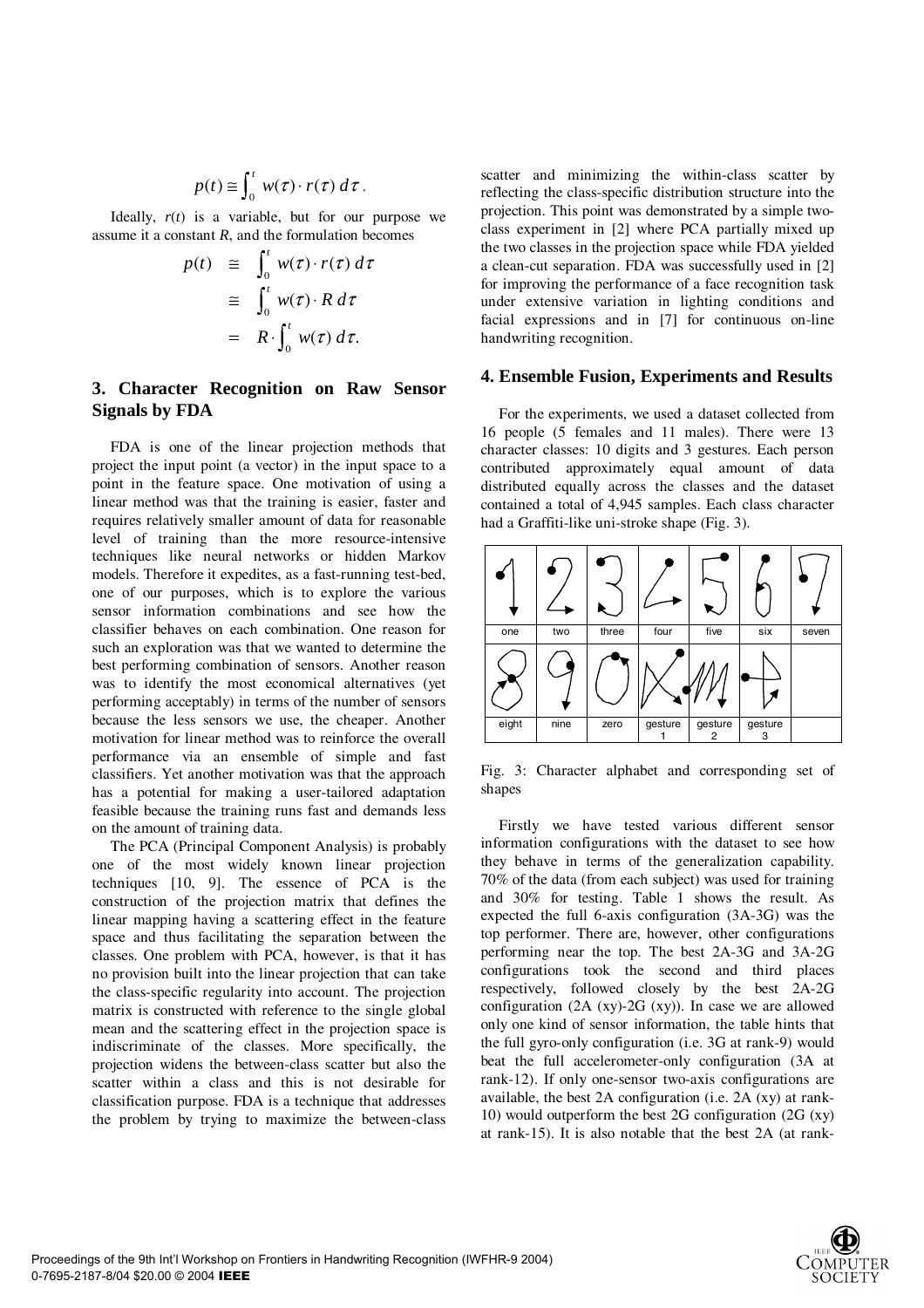10) was slightly better than the full 3A (at rank-12) but the full 3G (at rank-9) outperformed the best 2G (at rank-15) significantly. These characteristics would help decide on a sensor configuration choice in case we have practical restrictions on the available sensor information.

| Gyro       |        | Xyz    | xy     | yz     |           |  |
|------------|--------|--------|--------|--------|-----------|--|
| Acc        | none   |        |        |        | <b>XZ</b> |  |
| none       | n/a    | 91.15% | 88.93% | 64.65% | 62.24%    |  |
| <b>XVZ</b> | 90.61% | 93.23% | 92.69% | 90.68% | 92.02%    |  |
| хy         | 90.81% | 92.76% | 92.56% | 92.56% | 91.82%    |  |
| yz         | 70.29% | 85.18% | 87.32% | 84.98% | 69.68%    |  |
| <b>XZ</b>  | 83.97% | 89.74% | 89.67% | 85.04% | 91.21%    |  |

Table 1: Generalization rates of sensor configurations

 Next we demonstrate one of our earlier point that FDA-based recognizer takes smaller amount of training data than most other techniques. In the above setup we used 70% of the data for training and the rest for testing. In the new setup we varied the percentage of the data for training from 10% to 90 % in steps of 10% increment. For compiling the table, 3A-3G configuration was used for data (Table 2). One point to note about our dataset is that it may not be completely homogeneous. The data were accumulated into the dataset in chronological order. The order of the data in the dataset, however, may reflect something more than just temporal order of placement. For example, each subject contributed about 310 samples in one session using a novel input device in a not-sofamiliar manner. So the subject might get used to using the device better than it was near the start of the session, and he/she might be more influenced by a fatigue towards the end. There is also the possibility of the sensors' internal temperature rising across several collection sessions and affecting the level of drift mentioned earlier. Therefore we used both non-permuted

|                               | 10            | 20           | 30        | 40           | 50           | 60           | 70           | 80           | 90              |
|-------------------------------|---------------|--------------|-----------|--------------|--------------|--------------|--------------|--------------|-----------------|
| Trainin                       | $\%$          | %            | $\%$      | $\%$         | $\%$         | %            | %            | $\%$         | %               |
| g vs                          | VS.           | VS.          | VS.       | VS.          | VS.          | VS.          | VS.          | VS.          | VS.             |
| testing                       | 90            | 80           | 70        | 60           | 50           | 40           | 30           | 20           | 10              |
|                               | $\frac{9}{6}$ | %            | $\%$      | $\%$         | %            | $\%$         | ℅            | %            | $\frac{\%}{\%}$ |
| No<br>permut<br>ation         | 83.3<br>%     | 80.6<br>%    | 85.8<br>% | 86.1<br>$\%$ | 87.7<br>$\%$ | 93.3<br>$\%$ | 92.2<br>$\%$ | 93.1<br>$\%$ | 92.2<br>$\%$    |
| Rando<br>m<br>permut<br>ation | 88.2<br>%     | 90.9<br>$\%$ | 92.2<br>% | 93.1<br>%    | 92.9<br>$\%$ | 92.8<br>$\%$ | 93.1<br>$\%$ | 93.0<br>$\%$ | 90.6<br>$\%$    |

Table 2: Generalization rate of FDA with different training set sizes

and randomly permuted dataset for the tests and the result indeed indicates the existence of such effects reflected in the data. The table shows that the FDA's generalization rate is robust even with a small training set if its representativeness is sustained.

Data normalization is also important in using inertial sensor signals for character recognition since the raw signals can be very noisy. We applied two kinds of normalizations: Gaussian smoothing and translation correction. To see the effect of the normalization we use, we did the 70%-for-training generalization test with the 3A-3G data (Table 3).

| without<br>with both<br>smoothing |        | without<br>translation<br>normalization | without both |
|-----------------------------------|--------|-----------------------------------------|--------------|
| 93.23%                            | 85.24% | 92.22%                                  | 84.10%       |

Table 3: Effects of data normalization on generalization rate

Lastly we talk about the ensemble fusion method and the improvements thereof. We computed a set of 4 different Fisher projection kernels based on the 3-axis accelerometer-only dataset (3A), the 3-axis gyroscopeonly dataset (3G), the full suite of sensor signals dataset (3A-3G) and the estimated trajectory dataset (TE) computed from the 2-axis gyroscope based algorithm described earlier. All of them were constructed with 70% of non-permuted data. Their individual generalization rates on the remaining 30% of the non-permuted data are in Table 4.

| ЗΑ     | 3G     | 3A-3G  | TЕ     |  |
|--------|--------|--------|--------|--|
| 90.61% | 91.15% | 93.23% | 92.22% |  |

Table 4: Generalization performances of singleinformation-source recognizers

About the fusion rule, let  $V_i$  be a vector of class scores (of class-1, class-2, etc. to the last) returned by the *i*-th FDA recognizer. Assume that we have *k* such FDA recognizers and their corresponding output vectors  $V_1$ ,  $V_2$ , ...,  $V_k$ . Then the fusion rule we used is

$$
F(\mathbf{V}_1, \mathbf{V}_2, \cdots, \mathbf{V}_k) = \text{CompMult}(\mathbf{V}_1, \mathbf{V}_2, \cdots, \mathbf{V}_k) + \text{Mean}(\mathbf{V}_1, \mathbf{V}_2, \cdots, \mathbf{V}_k)
$$
  
where *CompMult(*.) is the component wire

where  $CompMult(\sim)$  is the component-wise multiplication of the input vectors and the Mean $(\sim)$  takes the mean of the vectors. Table-5 lists the generalization rates of 5 different ensemble recognizers each consisting of the fusion rule and a subset of the 4 kernels mentioned above. As the table shows, all ensemble fusion